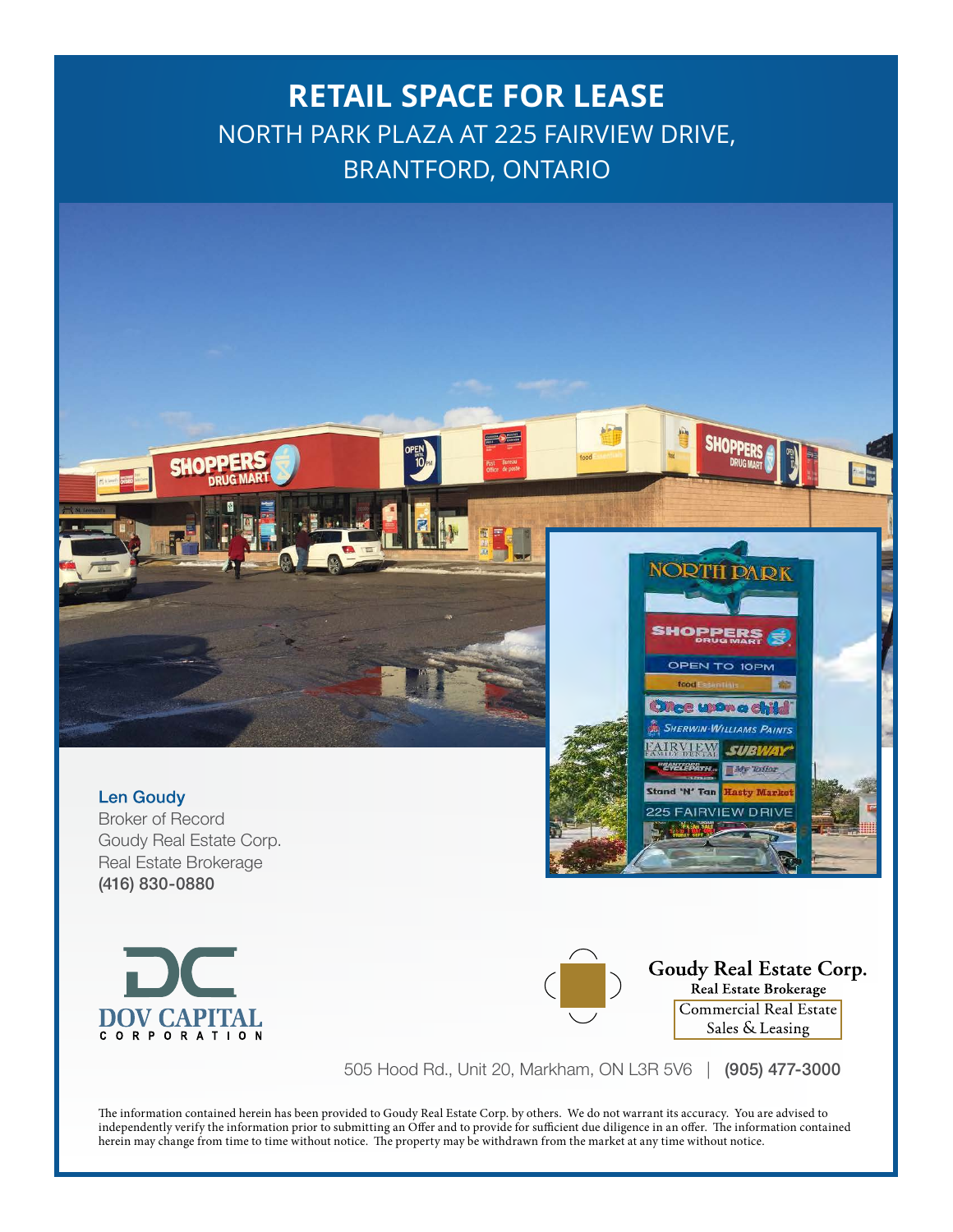## **NORTH PARK PLAZA** SITE PLAN



#### **STRATEGIC LOCATION**

The site has an exceptional location located across the street from North Park Collegiate High School and Wayne Gretzky Sports Centre which, in addition to the surrounding residential community bring a lot of people to the plaza. Wayne Gretzky Sports Centre recently underwent a reconstruction and expansion and now sees over 1,000,000 visitors annually from all across the province.

North Park Plaza is located in the heart of an established residential neighbourhood providing it with a loyal customer base. Directly behind and slightly east of the Site is a combination of low and high rise residential apartment buildings contributing to the abundance of residents in the immediate area.

**RENT:** \$30.00 psf p.a. **TMI:** 2021 \$10.32 psf.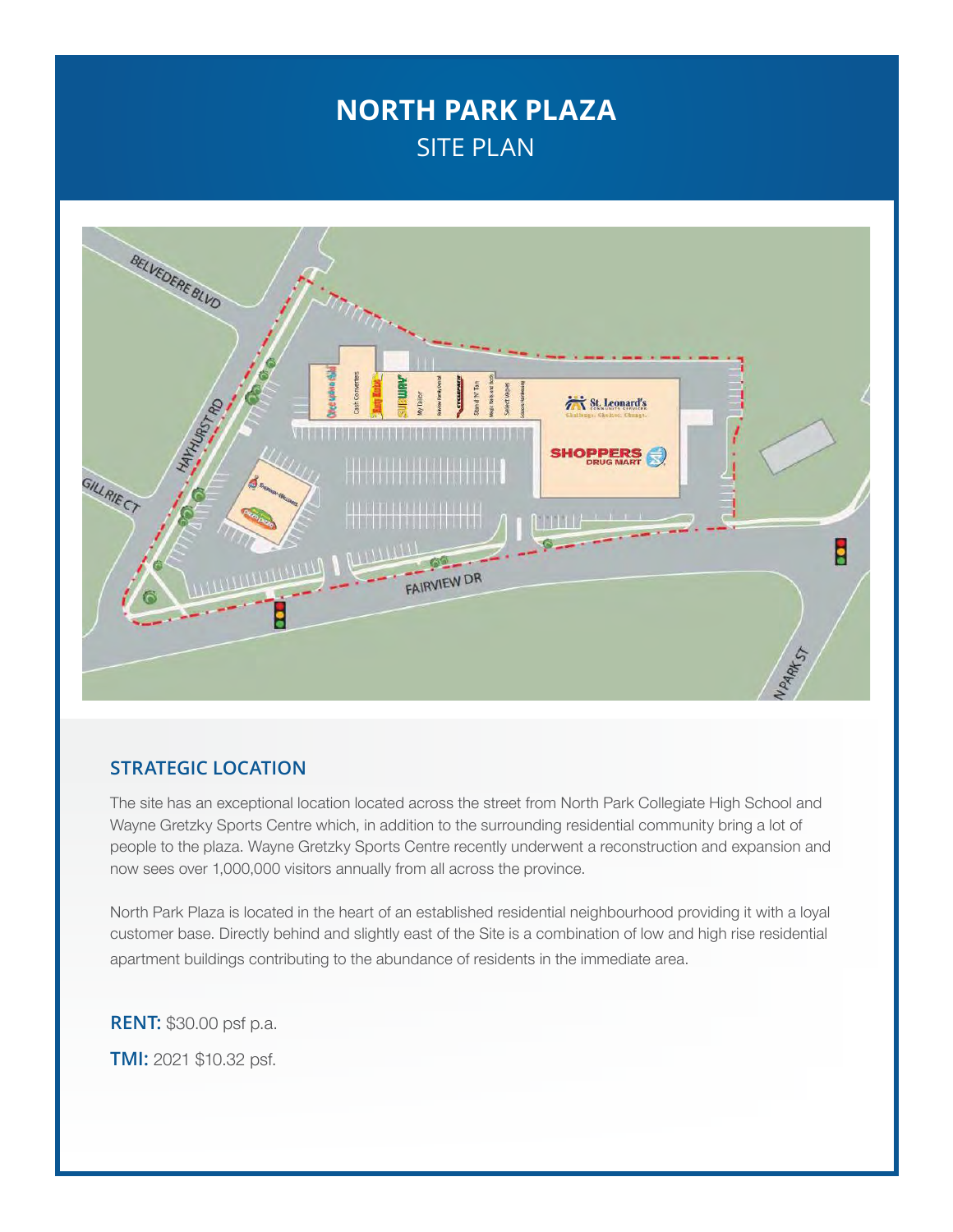## **NORTH PARK PLAZA** UNIT PLAN

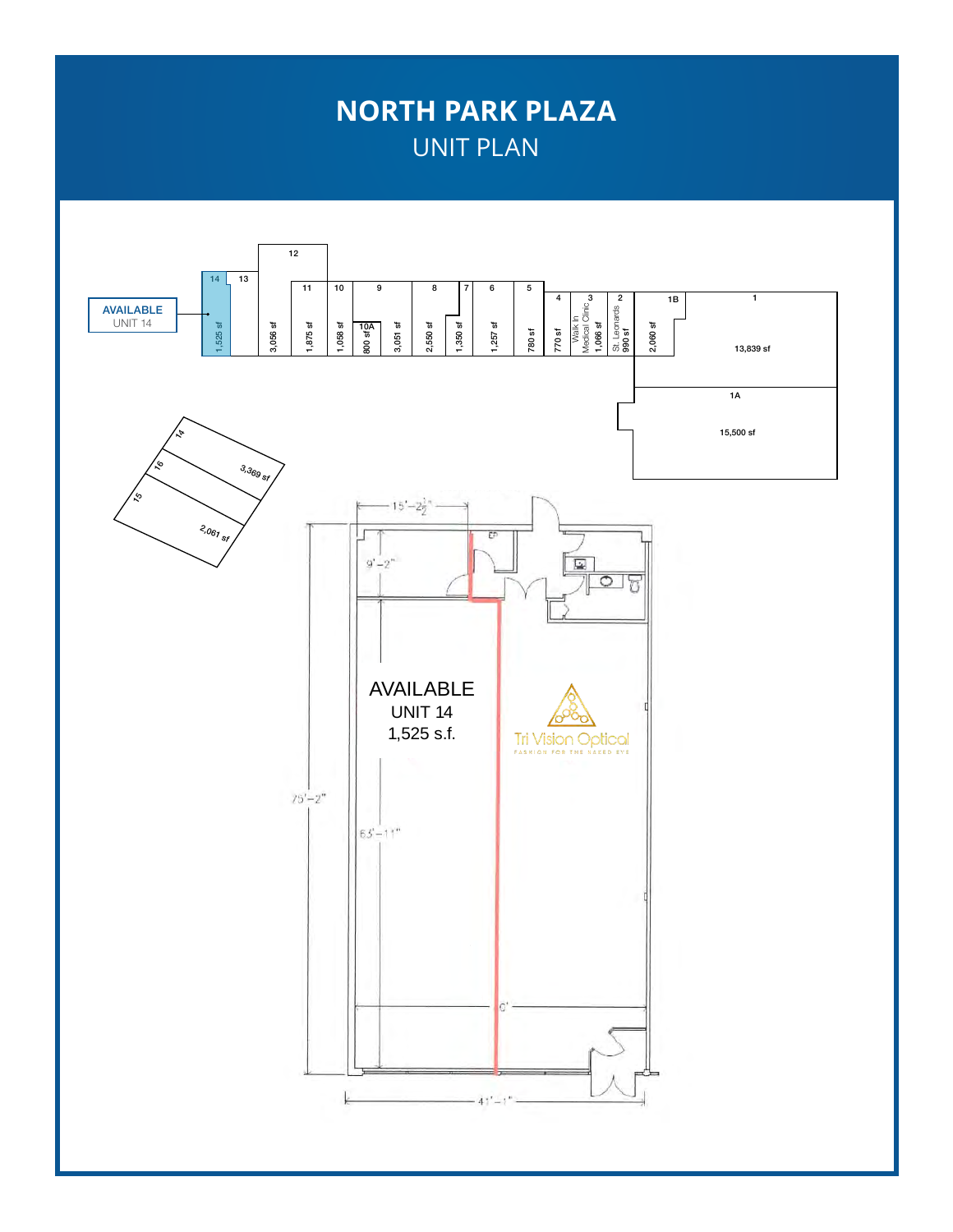## **NORTH PARK PLAZA RETAIL TRADE AREA**



1. North Park Plaza Type: Strip Plaza Size: 60,117 SF Tenants: Shoppers Drug Mart, Pizza Pizza, Cyclepath, Subway, Sherwin Williams

7.37 Lynden Road Type: Single Tenant Size: 109,693 SF Tenants: Canadian Tire

2. Fairview Crossing Type: Strip Plaza Size: 225,000 SF Tenants: The Brick, Homesense, Zehrs, Party City, Dollarama

8. Parkway Mall Type: Strip Plaza Size: 51,050 SF Tenants: Best Buy, The Keg, Tin Cup, Subway, Scotiabank

3.444 Fairview Drive Type: Single Tenant Size: 7,475 SF Tenants: TD Canada Trust

9. Lynden Park Mall Type: Enclosed Mall Size: 468,800 SF Tenants: Food Basics, Shoppers, LCBO, CIBC, Sportchek, Winners 4.620 West Street Type: Single Tenant Size: 3 170 SF Tenants: Wendy's

10.39 King George Road Type: Strip Plaza Size: 34,670 SF Tenants: Rogers, Global Pet Foods, TD Canada Trust, M&M Meat Shops 5, 595 West Street Type: Strip Plaza Size: 46,190 SF Tenants: Value Village, Staples, **M&M Meat Shops, Penningtons** 

11. 82 King George Road<br>Type: Strip Plaza Size: 72,400 SF Tenants: Giant Tiger, Dollarama, A&W, Yong Great Wall Buffet

6, 299 Wayne Gretzky Pkwy Type: Strip Plaza Size: 19,865 SF Tenants: Boston Pizza, McDonald's, Sylvan Learning Centre

12.73 King George Road Type: Single Tenant Size: 3,935 SF Tenants: McDonald's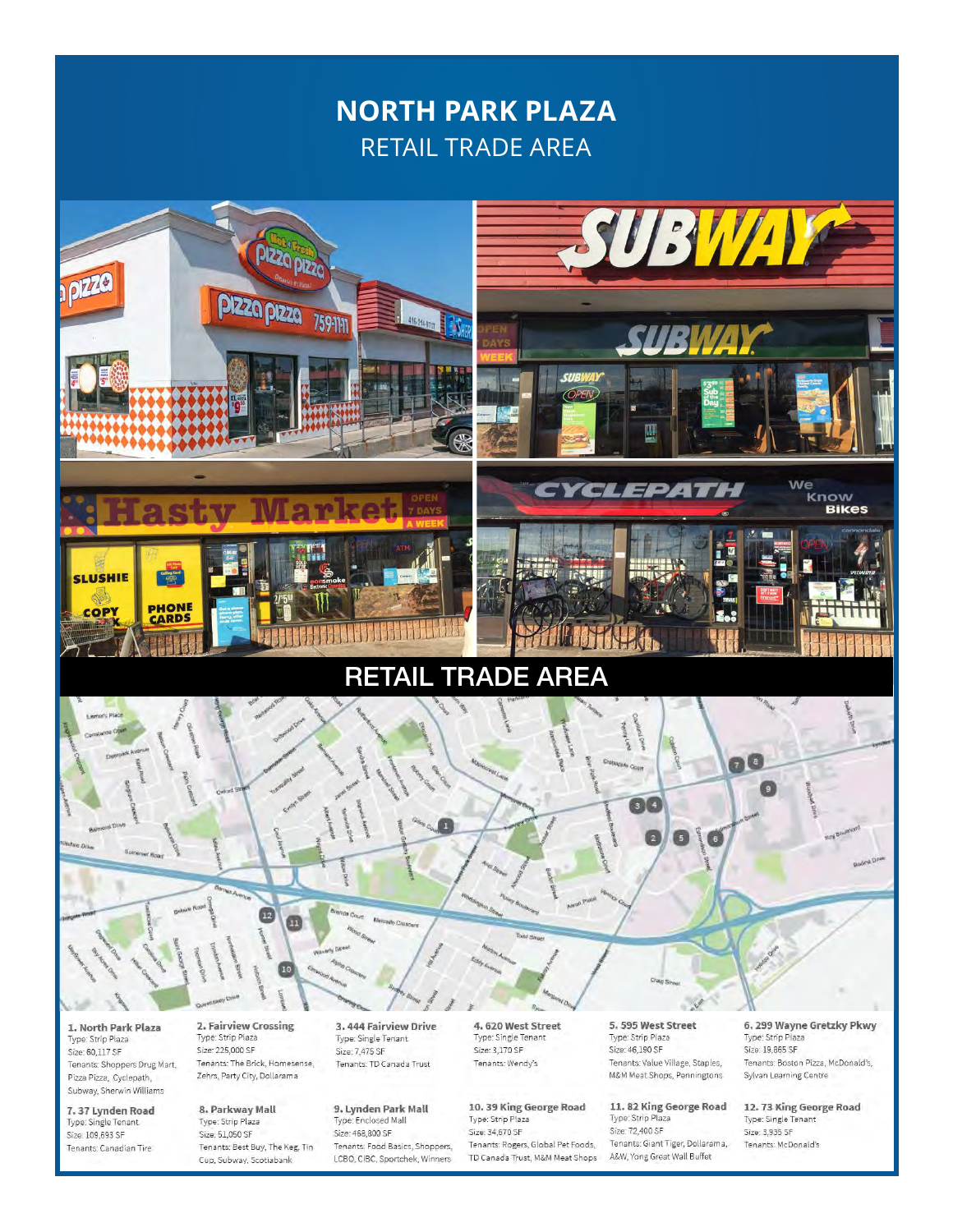### **NORTH PARK PLAZA** TRADE AREA MAP



| <b>2020 Daytime Population</b>    | 225 Fairview Dr.<br>Brantford, ON N3R 7E3<br>$0 - 2$ km |       | 225 Fairview Dr.<br>Brantford, ON N3R 7E3<br>$0 - 5$ km |               |
|-----------------------------------|---------------------------------------------------------|-------|---------------------------------------------------------|---------------|
|                                   |                                                         | $\%$  |                                                         | $\frac{0}{0}$ |
| <b>Total Estimated Population</b> | 28,492                                                  |       | 84,064                                                  |               |
|                                   |                                                         |       |                                                         |               |
| <b>Total Daytime Population</b>   | 24,010                                                  |       | 85,614                                                  |               |
|                                   |                                                         |       |                                                         |               |
| Daytime Population at Home        | 13.735                                                  | 57.2% | 40.710                                                  | 47.6%         |
| 0 to 14 years                     | 4.332                                                   | 18.0% | 12.970                                                  | 15.1%         |
| 15 to 64 years                    | 3,729                                                   | 15.5% | 14.115                                                  | 16.5%         |
| 65 years and over                 | 5.674                                                   | 23.6% | 13.625                                                  | 15.9%         |
|                                   |                                                         |       |                                                         |               |
| Daytime Population at Work        | 10,276                                                  | 42.8% | 44,904                                                  | 52.4%         |
| <b>Work At Usual Place</b>        | 8.075                                                   | 33.6% | 36.358                                                  | 42.5%         |
| <b>Work Mobile</b>                | 1,475                                                   | 6.1%  | 6,649                                                   | 7.8%          |
| Work At Home                      | 726                                                     | 3.0%  | 1,898                                                   | 2.2%          |